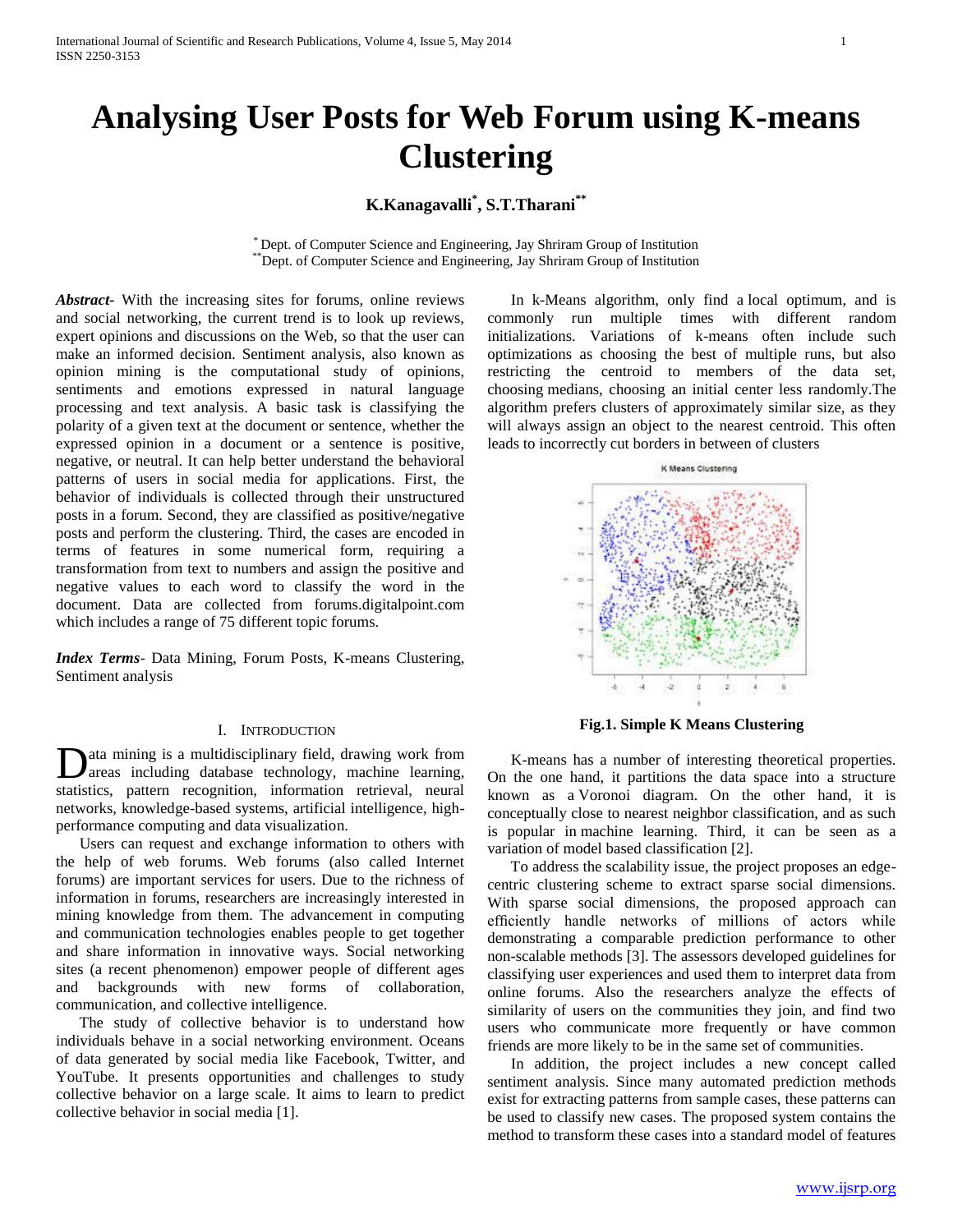and classes. Then the behavior of individuals is collected through their posts in a forum and they are classified as positive/negative posts. The cases are encoded in terms of features in some numerical form, requiring a transformation from text to numbers and assign the positive and negative values to each word to classify the word in the document.

## II. FORUM STUDY

 An Internet forum, or message board, is an online discussion site where people can hold conversations in the form of posted messages. A discussion forum is hierarchical or tree-like in structure: a forum can contain a number of sub forums, each of which may have several topics. Within a forum's topic, each new discussion started is called a thread, and can be replied to by as many people as so wish [4].

 A forum consists of a tree like directory structure. The top end is "Categories". A forum can be divided into categories for the relevant discussions. Under the categories are sub-forums and these sub-forums can further have more sub-forums. The topics commonly called threads come under the lowest level of subforums and these are the places under which members can start their discussions or posts. Logically forums are organized into a finite set of generic topics and updated by a group known as members, and governed by a group known as moderators. It can also have a graph structure [5].

## *A. Administrator*

 The administrators manage the technical details required for running the site. As such, they may promote and depromote members to/from [moderators,](http://en.wikipedia.org/wiki/Internet_forum#Moderators) manage the rules, create sections and sub-sections, as well as perform any [database](http://en.wikipedia.org/wiki/Database) operations. Administrators often also act as [moderators.](http://en.wikipedia.org/wiki/Internet_forum#Moderators) Administrators may also make forum-wide announcements, or change the appearance of a forum. There are also many forums where administrators share their knowledge.

## *B. Post*

 A post is a user-submitted message enclosed into a block containing the user's details and the date and time it was submitted. Members are usually allowed to edit or delete their own posts. Posts are contained in threads, where they appear as blocks one after another. The first post starts the thread; this may be called the TS (thread starter) or OP (original post). Posts that follow in the thread are meant to continue discussion about that post, or respond to other replies; it is not uncommon for discussions to be derailed [6].

 Most forums keep track of a user's post count. The post count is a measurement of how many posts a certain user has made. Users with higher post counts are often considered more reputable than users with lower post counts.

## *C. Thread*

 A thread is a collection of posts, usually displayed from oldest to latest. A thread is defined by a title, an additional description that may summarize the intended discussion and an opening or original post which opens whatever dialogue or makes whatever announcement the poster wished. A thread can

contain any number of posts, including multiple posts from the same members, even if they are one after the other.

 A thread is contained in a forum, and may have an associated date that is taken as the date of the last post. When a member posts in a thread it will jump to the top since it is the latest updated thread. Similarly, other threads will jump in front of it when they receive posts. A thread's popularity is measured on forums in reply counts. Some forums also track page views. Threads meeting a set number of posts or a set number of views may receive a designation such as "hot thread" and be displayed with a different icon compared to other threads. This icon may stand out more to emphasize the thread. If the forum's users have lost interest in a particular thread, it becomes a dead thread.

#### *D. User groups*

 Forums organize visitors and logged in members into user groups. Privileges and rights are given based on these groups. A user of the forum can automatically be promoted to a more privileged user group based on criteria set by the administrator. A person viewing a closed thread as a member will see a box saying he does not have the right to submit messages there, but a moderator will likely see the same box granting him access to more than just posting messages. An unregistered user of the site is commonly known as a guest or visitor. Guests are typically granted access to all functions that do not require database alterations or breach privacy.

 A guest can usually view the contents of the forum or use such features as read marking, but occasionally an administrator will disallow visitors to read their forum as an incentive to become a registered member. A person who is a very frequent visitor of the forum, a section or even a thread is referred to as a lurker and the habit is referred to as lurking. Registered members often will refer to themselves as lurking in a particular location, which is to say they have no intention of participating in that section but enjoy reading the contributions to it.

## *E. Moderators*

 The moderators are users of the forum who are granted access to the posts and threads of all members for the purpose of moderating. Moderators also answer users' concerns about the forum, general questions, as well as respond to specific complaints. Common privileges of moderators include: deleting, merging, moving, and splitting of posts and threads, locking, renaming, [sticking](http://en.wikipedia.org/wiki/Internet_forum#Thread) of threads, **banning**, suspending, unsuspending, unbanning, warning the members, or adding, editing, removing the polls of threads. Essentially, it is the duty of the moderator to manage the day-to-day affairs of a forum or board as it applies to the stream of user contributions and interactions. The relative effectiveness of this user management directly impacts the quality of a forum in general, its appeal, and its usefulness as a community of interrelated users.

## III. SYSTEM DESIGN

## *A. Forum crawling*

Download the content from website "forums.digitalpoint.com". In this step, the information are extracted and downloaded from specified website. URL type recognition consists of two major parts: the entry part and the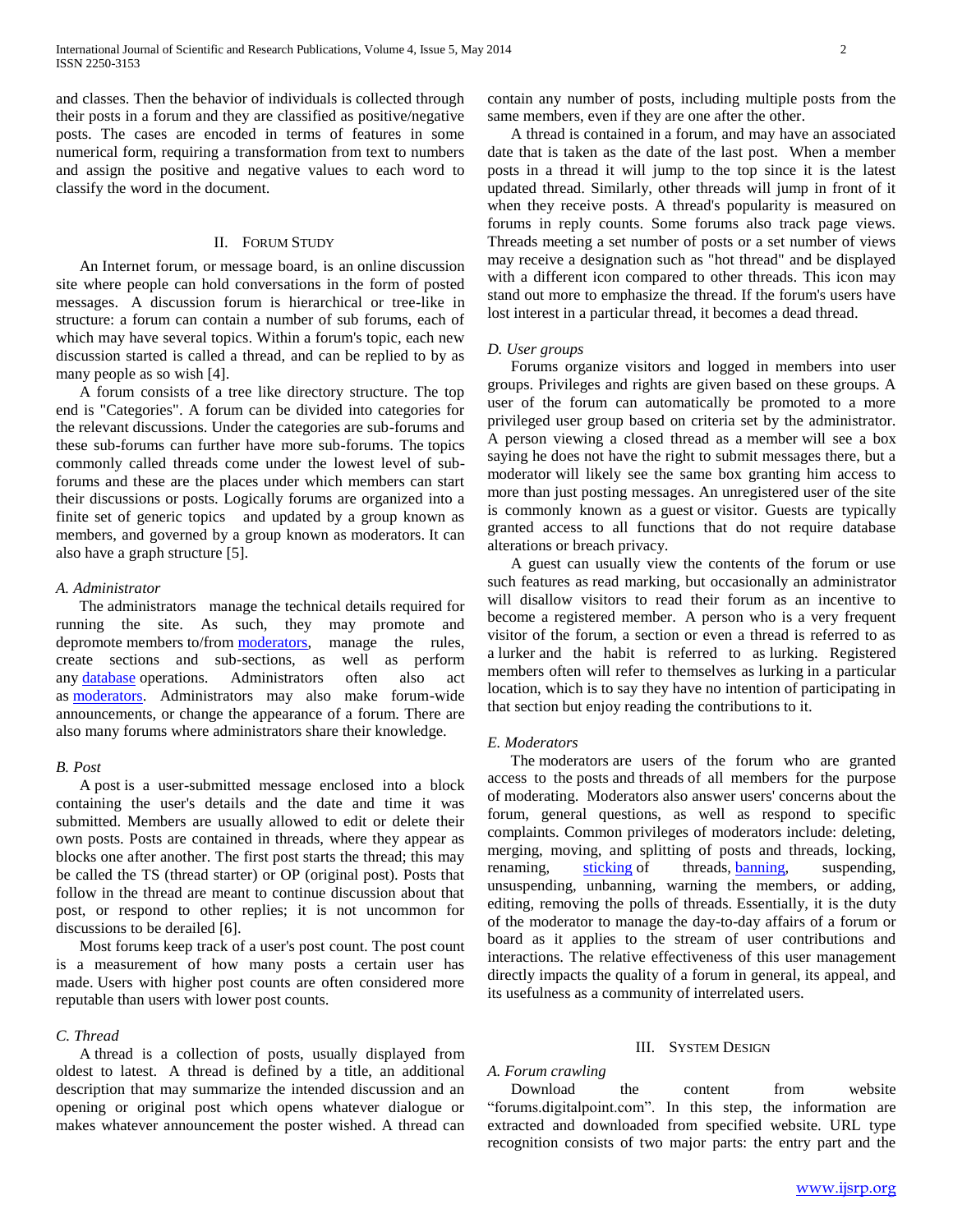online crawling. Forum crawler first finds its entry URL using the Entry URL module. Then, it uses the List/Thread URL module to detect list URLs and thread URLs on the entry page; the detected list URLs and thread URLs are saved to the URL training sets. Next, the destination pages of the detected list URLs are fed into this module again to detect more list and thread URLs until no more list URL is detected. After that, the Turning page URL module tries to find turning page URLs from both list pages and thread pages. Crawler performs online crawling as follows: starting from the entry URL, and follows all URLs matched with any learned URLs.Crawler continues to crawl until no page could be retrieved or other condition is satisfied.

## *B. Preprocessing of the forum data*

 In Preprocess, the downloaded forum pages web content are preprocessed and assign the attributes like forumid, forum subid, forum topic, forumurl. Here the preprocessing is used to process the download content in to dissertation application for further classification process.

 The content are parse in to different concept such as forum topics, forum subtopics, forum post as HTML file.After download the content, the html files are converted into text file for the purpose of obtaining different forum topic and subtopics which are reside in the html file.This step is used to convert text file data in to dissertation dataset.When the parsing process is accomplished, data cleaning process is applied to the downloaded post sets. In this phase, automatically remove noise data and irrelevant data. Bag of words like stem word, stop word and synonym words are used to remove the noise and irrelevant data.



**Fig 2. System Design Architecture**

## *C. Create Graph*

 In Create Graph, forum topics are created as a node. The name of the node is coined automatically. The name should be unique. Links between the nodes represent the relationship between the topics. The link can be created by selecting starting and ending node; a node is linked with a direction. The link name

given cannot be repeated. The constructed graph is stored in database. Previous constructed graph can be retrieved when ever from the database.

## *D. Classification Display*

 The pre processed forum data is clustered using four different dimensions. In K-Means Algorithm, the data instances are given as input along with number of clusters, and clusters are retrieved as output. First it is required to construct a mapping from features to instances. Then cluster centroids are initialized. Then maximum similarity is given and looping is worked out. When the change is objective value falls above the 'Epsilon' value then the loop is terminated.

## *Algorithm of scalable k-means variant*

## **Input:** data instances  $\{xi|1 \leq i \leq m\}$  number of clusters *k* **Output:** *{idxi}*

- 1. construct a mapping from features to instances
- 2. initialize the centroid of cluster  $\{C_j | 1 \leq j \leq k\}$ 
	- 3. **repeat**
- 4. Reset *{MaxSimi}*, *{idxi}* 5. **for** j=1:k
- 6. identify relevant instances *Sj* to centroid *Cj*
- 7. **for** *i* in *Sj*
- 8. compute *sim*(*i,Cj*) of instance *i* and *Cj*
- 9. **if** *sim*(*i,Cj*)*>MaxSimi*
- 10.  $MaxSimi = sim(i, Cj)$
- 11. *idxi* = *j*;
- 12. **for** i=1:m
- 13. update centroid *Cidxi*
- 14. **until** change of objective value *< €*

 The K-Means clustering is accomplished by using all topics and sub topics of the forum. The four dimensions of clustering are number of posts/topics, average sentiment values/topics, positive percentage of posts/topics and negative percentage of posts/topics. The posts/topics dimension are determined by number of replies for a post, the sentiment values of this topics are identified from user replies, it describe the user opinion, the positive and negative dimensions are determined from user replies, describe the user perception in the posts. After parsing positive and negative replies are determined. The positive and negative dimensions are also used to identifying the user attitude and pros and cons of the specific topics are discussed in the particular forum.

## IV. CONCLUSION

 Algorithms are implemented to automatically analyze the emotional polarity of a text, based on which a value for each piece of text is obtained. The absolute value of the text represents the influential power and the sign of the text denotes its emotional polarity.

 The relationships among the topics are determined using scalable learning and represented as a graph. This is used to send the same thread in related topics and get the replies in various dimensions based on the topics

 Clustering algorithm is applied to group the forums into various clusters. The obtained final clusters grouped based on the